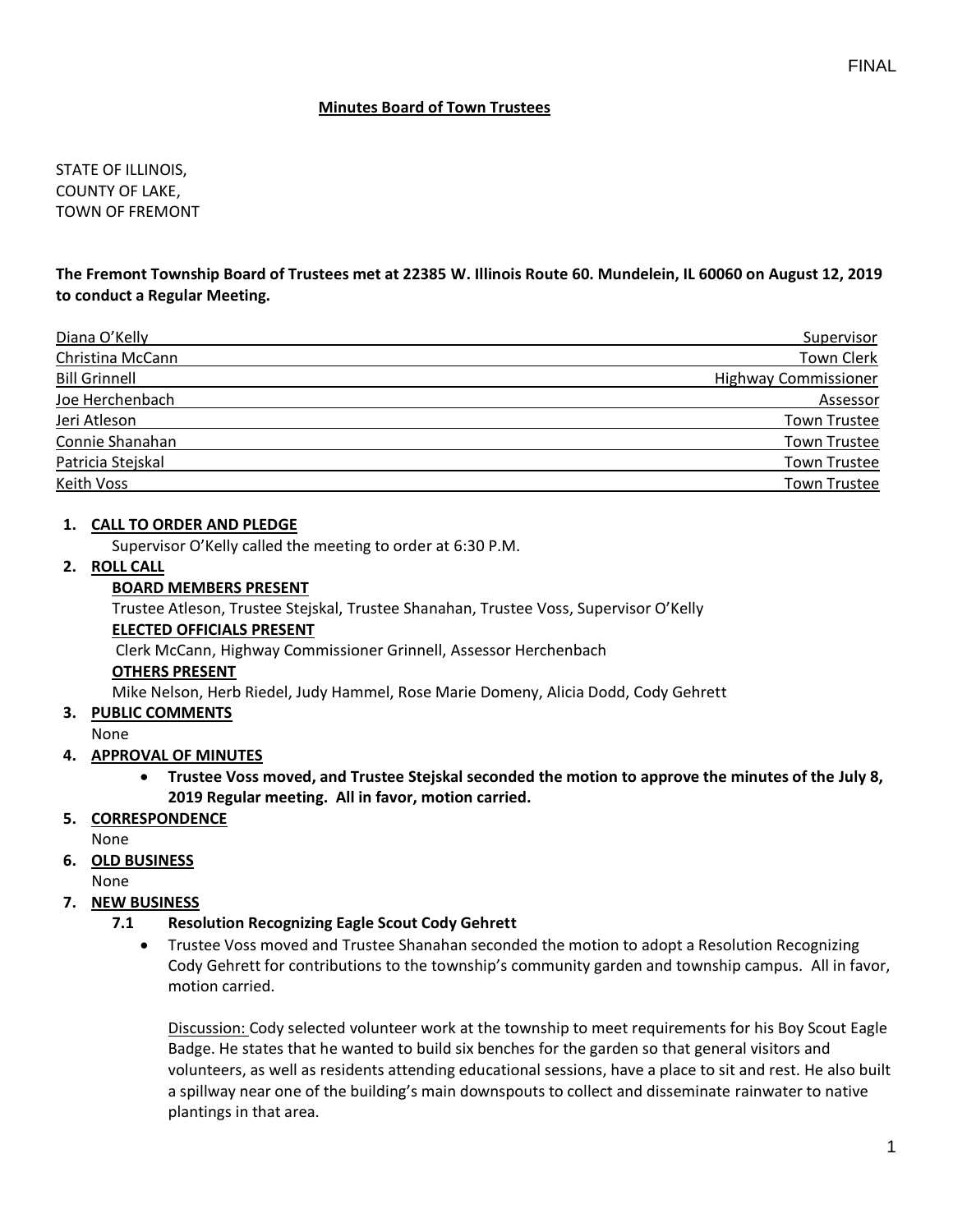# **7.2 Sidewalk Coating Quote – Administration Center Lower Lot**

• Trustee Stejskal moved and Trustee Voss seconded the motion to approve quote from TSR Concrete Coatings in the amount of \$17,500.00 to coat concrete at lower level of the Administration Center. All in favor, motion carried.

Discussion: Consensus of the Board is that the coating application at the front of the Administration Center was successful and that work can proceed to coat concrete areas at the rear of the Center.

## **8. PARKS REPORT**

Parks Manager Herb Riedel reported the following:

- Behm Park walking paths and bleacher area paving will be completed by the end of this week
- Behm Park parking lots and asphalt walking paths will be crack sealed once paving work is complete
- Asphalt company recommends that both parking lots be seal-coated
- Ivanhoe Park parking lot has been crack-sealed
- A "No Dumping/Area Under Surveillance" sign has been installed at Ivanhoe Park
- The Lake County Stallions will replace the worn-out sideline matting on the main football field. Parks staff will assist as needed
- Parks staff has been dealing with numerous calls from Saddlebrook residents whose homes border Behm Park. Residents are concerned about the overgrowth of vegetation on the buffer between the homes and the park. Maintenance arrangements are being made with each resident on a call by call basis

### **9. CERT REPORT**

CERT team leader Pat Stejskal reported the following:

- July 9 *Are You Prepared for an Emergency?* at Fremont Township. Five people attended.
- July 15 CERT quarterly meeting great presentation on "Stop the Bleed"
- July 25 booth at Lake County Fair
- August 7 *Are You Prepared for an Emergency?* at the **Grayslake Fire** Station. Twelve people attended
- August 24, 9am-12 helping with Recycling event at Fremont Township
- September 12, 7-8:30pm *Are You Prepared for an Emergency?* at Prairie Crossing Charter School 1531 Jones Point Rd, Grayslake
- September 21 2019 Prairie State CERT Challenge at the Cook County Public Health facility in Oak Forest

## **10. COMMUNITY GARDEN REPORT**

Trustee Atleson reported the following:

- Need more volunteers for produce harvesting and weeding
- Solar panel installed on shed is currently provides power required to run the "shallow creek"
- Two garden tours and a volunteer "workday" are planned for the near future

## **11. ELECTED OFFICIALS' REPORT**

#### **Assessor**

Assessor Joe Herchenbach reported the following:

- The target date for mailing blue property assessment cards has been pushed back to early September due to County software conversion. All appeals must be filed within 30 days of receipt of assessment cards
- County hopes to roll out assessment information one township at a time

#### **Clerk**

Clerk McCann reported the following:

• SmartProcure Inc., submitted a FOIA request and was provided information pertaining to vendor payments from February to July 2019.

#### **Highway Commissioner**

Highway Commissioner Grinnell reported the following: